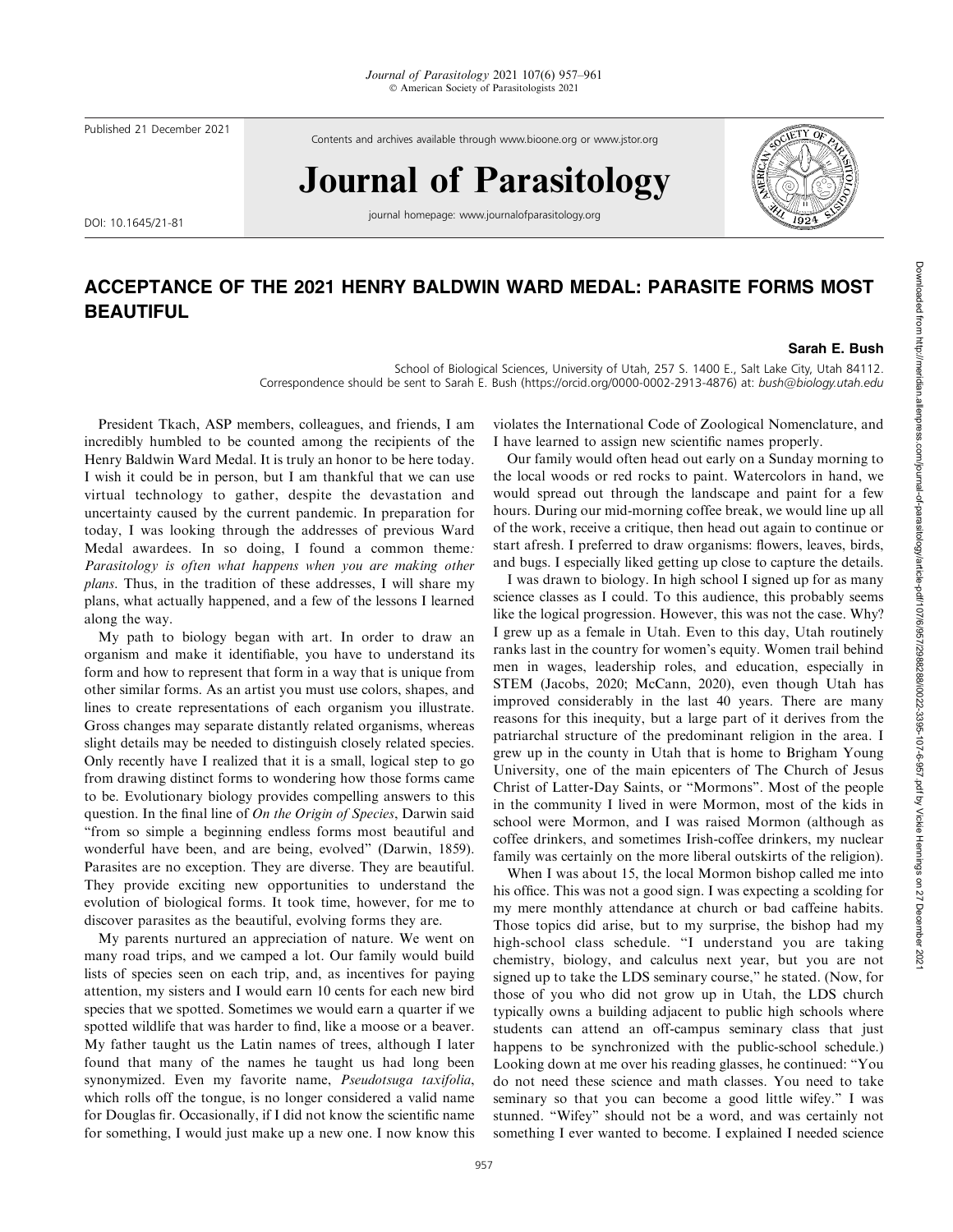

Figure 1. Doing fieldwork on San Salvador Island, Bahamas.

and math more than I needed religion. I left his office, and I left the church.

Anger fueled ambition. I was going to show the patriarchy how wrong they were. Women belonged in science. I belonged in science. I was fortunate because I had parents and teachers who supported my scientific ambitions. I was fortunate because I did not have to flee communist regimes to pursue my interests, like Vasyl Tkach and Matt Bolek (both former Ward Medal recipients; Tkach, 2017; Bolek, 2019). It is important to recognize, however, that despite our "free" society, there are visible and invisible barriers that prevent equality and prevent or deter people from pursuing their interests. We all need to encourage and support others around us, and even small actions can make a huge difference. For me, this came as a note from my high-school biology teacher. One day, Mr. Reese wrote on the top of one of my assignments ''You're good at this, keep going.'' This simple note reached me at a time when I really needed it. It was affirmation from someone in science. I felt that I belonged. (There is now a Chinese acanthocephalan named in his honor: Pseudoacanthocephalus reesei (Bush et al., 2009)).

I poured everything I had into studying biology in Mr. Reese's class. We covered the entire Biology textbook by Curtis and Barnes (5th Ed.) 3 times. We learned biology. We breathed biology. We dreamt biology. In the entire class, my favorite section was about peppered moths (Biston betularia) and the change in color-morph frequency that followed the industrial revolution in the U.K. I was taken by the classic image of light and dark forms attached to different colored tree trunks. It was a biological yin and yang, light and dark forms oscillating based on conflicting forces. The forms were beautiful, and the forms had function. Moths that did not match the background were more conspicuous and were more likely to be eaten by predators. The dark form was first reported in 1848. Forty-seven years later, 98% of the moths in soot-covered Manchester were the dark form (Kettlewell, 1958). The evolution of drastically different forms had happened within just a few decades. This was amazing! Biology had answers, and I wanted to help discover them.

With encouragement from Mr. Reese, I applied for summer research programs. Thanks to the Howard Hughes High School program I was placed in Dr. Ryk Ward's lab in the Department of Human Genetics at the University of Utah. I learned cutting-edge technology: Sanger sequencing. Another high-school student and I worked all summer to get DNA from human blood samples. I was ecstatic when I finally got a readable gel with more than about 50 base pairs. This was a part of a serious research effort, and I was contributing sequences to a paper that ultimately included 360 mtDNA base pairs from 82 individuals (Ward et al., 1996) from 3 indigenous tribes. The project was using genetic data to trace the history of lineages and build phylogenetic trees. Other members of the lab were using similar methods to study the evolution of Bornean tree frogs and North American carnivores. I wanted to be a part of this type of research. Mistakenly, however, I thought this research was ''genetics.'' It wasn't until much later, and a few wrong paths, that I discovered ''systematics'' and ''population genetics'' differ from classical genetics.

When it was time for college, I applied to the University of Utah because in-state schools were what our family could afford. Luckily for me, the University of Utah was well known for its genetics programs. I had taken many advanced placement classes in high school and started college with an ''honors-at-entrance'' scholarship and enough credit to start as a junior. I outranked the college student that helped me pick classes during registration, and not knowing any better, I followed his advice and took organic chemistry my first semester. That was not a wise move. I failed organic chemistry and lost my scholarship. I did not appreciate the circumstance at the moment; in hindsight, however, it was good for me. Scientists must learn to cope with failure, and this was a really good start.

I began to focus more on the course content rather than on the grades, and I got a job in a lab so that I could pay tuition. I joined a genetics lab, led by a woman studying the transcription of bacteriophages. I did not understand what she was doing; I still don't. She gave me piles of reprints to read, but I was lost. I spent hours, days, counting Lac– white and Lac+ blue colonies. I often wished I was studying something bigger, something that at least moved and had legs (I had no idea at the time it would only be about 1 mm bigger and have 6 legs). My lack of fit was not lost on the principal investigator, and after an unfortunate chemical spill in the lab (no need to worry, it was just sodium chloride), she pronounced that I was ''too stupid to be any good at science.'' That was another blow. However, I had stumbled into another lesson: learning what you do not want to do is just as important as learning what you want to do. I reconsidered my options. Scientific illustration, I thought, might be a better career choice for me. I left her lab and started taking art classes along with my science classes.

I started building an art portfolio. I met with the director of the local aviary and volunteered to design signs for their aging exhibits. Although he did not take my offer, he was encouraging. He even suggested that I take the new ornithology course being taught by a new professor at the university. I went home and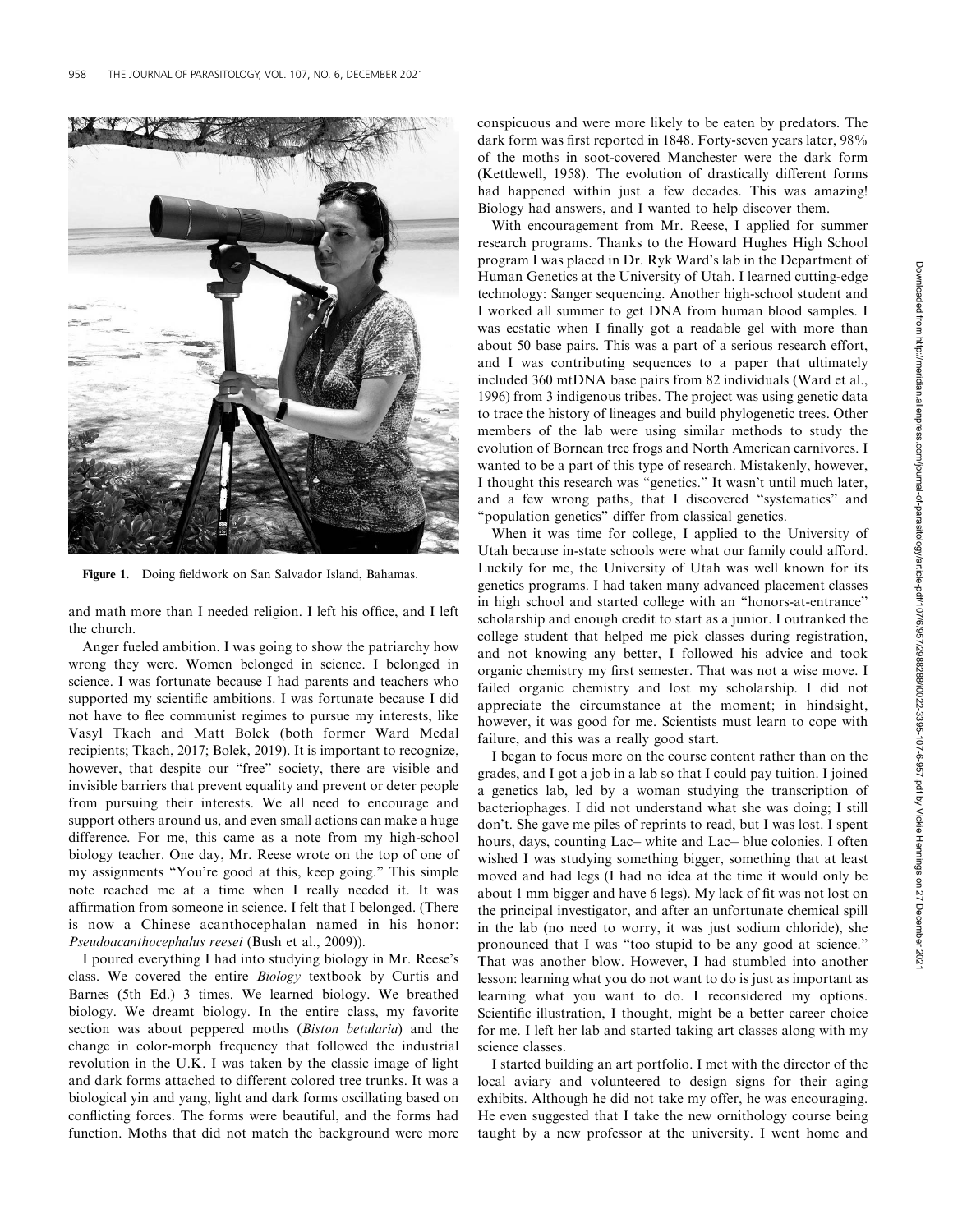enrolled immediately. The course was great, and the professor (Dr. Dale Clayton, who studied birds and their ectoparasites) had space in his lab for students. I joined. Ironically, the broader impact component of his new NSF-CAREER grant was to design signs for the exhibits at Tracy Aviary, and he wanted help. I was ecstatic. I ended up illustrating and researching interesting natural history tidbits (pre-internet) for each of 100 bird species at Tracy Aviary, and I got paid.

The Clayton lab was also very active in research. I joined as many projects as I could. All of the projects dealt with hostparasite interactions involving birds and their ectoparasitic feather lice. A local field project was censusing seasonal population dynamics of lice on wild-caught birds. Other projects involved experimental manipulations in captive systems. I dropped my art classes and redoubled my efforts in biology. One day I asked Dale to teach me how to prepare birds as museum skins (a technique used to create archival quality vouchers of avian specimens). An odd look passed over his face, and he disappeared into his office to make some phone calls. Two hours later, he emerged with a plan already in motion. Unbeknownst to me, he needed someone to help prepare birds during some upcoming fieldwork. So he had arranged for me to spend spring break learning how to skin birds at the Field Museum in Chicago before heading into the field 1 month later for a 6-week collecting expedition in the Philippines. I agreed to this arrangement immediately.

The fieldwork in the Philippines was very productive. Specimens from the trip included 1 new bird species and several new species of feather lice. (I had no idea there were still so many new species to discover.) In the time that lapsed between checking nets or while prepping specimens Dale and I also talked about many different research ideas and potential graduate projects. By the time I got on the plane home, I had an outline of a graduate project focused on studying competition between different species of ectoparasites. When I arrived home, I submitted a late application to graduate school and immediately started an experiment to study competition between ''wing'' and ''body'' lice co-infesting rock pigeons. The experiment worked. I found that different species of feather lice compete, and that this competition was mediated by host defense (much like Paine's classic work showing that predatory starfish mediate competition among mussels in the intertidal zone) (Bush and Malenke, 2008).

As a graduate student, I also explored factors governing host specificity. I transferred 4 species of lice among 6 different host species. I did crazy experiments to understand different factors that might influence the ability of lice to switch to novel host species. I attached lice to feathers on a high-speed fan to test whether lice might be able to remain attached to different sized birds during simulated, long flights. A few lice from this experiment were flung into my coffee, but, on the whole, I found lice to be incredibly tenacious on all sorts of feather surfaces. Thinking that feather coloration may be a defense against parasites, I even collected louse frass to determine if lice were digesting, or passing, the pigments in different colored feathers. (If someone had told me I was going to grow up and get paid to study louse shit, I would have assumed this was an insult; however, there I was, and I was happy.) In the end, I found that a match between host and parasite size determined whether lice could establish successfully on novel hosts and that this relationship was governed, in part, by the ability of the lice to escape from preening, a bird's principal means of ectoparasite defense (Bush and Clayton, 2006).

Meanwhile, I had also met, dated, and married (in quick succession) another student at the university. He was a political refugee from Iraq who had stood against Saddam Hussein and was trying to get back to medical school, having left Iraq in the middle of his medical studies. I was impressed by his backbone, his stance against oppression, and his ambition. When he got a late-season acceptance into med school in Grenada, he packed up and left for the Caribbean, and we began a long-distance relationship. Each of us traveled back and forth when graduate school and medical school allowed. We kept it going for a quite a while, but during his residency he eventually tired of the circumstances and gave me an ultimatum: stay with him or do research. Our marriage ended shortly thereafter. My graduate studies continued.

As a graduate student, I learned a lot from being a teaching assistant in different courses: ecology and evolution, ornithology, and others. One year I was asked to TA (be the teacher's assistant for) the ''Plant Systematics'' course. When I asked about this odd assignment, as I had no real background in plants or systematics, the instructor told me that I was selected because I was the only student with any related experience (I had once taken ''Botanical Illustration''). Throughout the course I learned a lot about flowering plants and trees (phylogenetic and otherwise). I learned that you do not really understand material until you explain it to others, and I learned that nothing focuses the mind like the panic of teaching material you have just learned to a horde of critical students. I learned that you only have to be a few lessons ahead of the students, but if you do not know the answer, do not try to hide it. It is always better to admit what you do not know. The more I teach, the more I am convinced that this ''I do not know'' lesson is incredibly important. It may even be the most important lesson that we teach our students. As a society, we have trained people to memorize facts, but we have spent much less time on training people when to recognize the absence of data, or how to recognize when data are not reliable. To train the next generation of parasitologists, we need to help students recognize when an answer to a question is both unknown and interesting.

After I got my Ph.D., I became a postdoc at the University of Kansas, Natural History Museum and Biodiversity Institute. I began working with Dr. A. Townsend Peterson, who was leading a National Science Foundation Biotic Surveys and Inventories project in China. It was a 5-year project, and each year 2 ornithologists, 2 mammologists, 2 herpetologists, and 2 parasitologists were to travel to the tropical region of southern China, a region considered a global biodiversity hotspot (Myers et al., 2000), to sample terrestrial vertebrates and their parasites. I was hired to coordinate the parasite collection efforts.

At this point I felt fairly comfortable collecting ectoparasitic arthropods, but this is only a small part of what I was supposed to do. I leaned on the members of ASP. Although I had been a member of ASP for some time, this is when I felt I was fully initiated. Dr. Scott Gardner invited me to the Manter Lab, where Dr. F. Agustín Jiménez gave me a whirlwind introduction to the collection of helminths. It quickly became apparent, however, that a few days of training, even in the Manter Lab, is no way to launch an expedition and get top-quality helminths. We decided someone with real helminth experience needed to be on the expedition. For some crazy reason, Dr. Donald Duszynski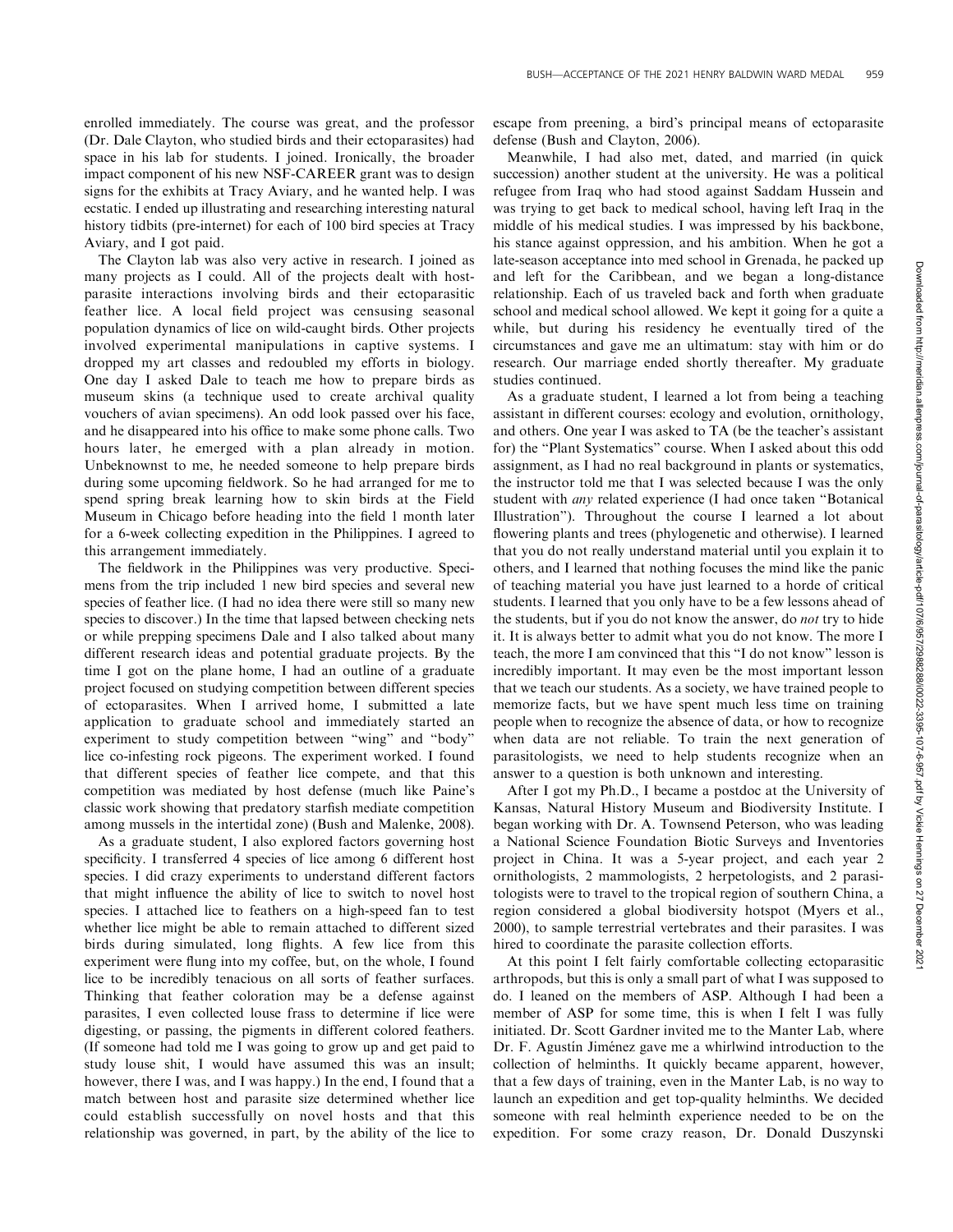agreed. After a few phone calls, and assembling a huge pile of supplies, we headed into the field with our trusty companions. Thus began my first full-immersion experience in helminthology. There was no easing into it, because a particular challenge of working in a group like this was that the ornithologists get up at dawn, catch birds until dusk, and prep late into the night. The mammologists and herpetologists do the opposite. The diversity of hosts that came through the base camp was amazing, and it kept us parasitologists very busy. Don and I settled into a schedule with very long hours, and Don patiently guided me through the dissection and preparation of hundreds of specimens of many different species.

Over the 5-year project we sampled more than 2,000 host individuals of over 350 host species. From these hosts we collected ectoparasites, endoparasites, and blood parasites. This is, of course, too much diversity for any one person to study. Back in the states, these specimens were quickly distributed to more than a dozen institutions with specialists willing to work on these different taxa (many of whom were ASP members). One particularly helpful person among this cast of characters was Dr. Vasyl Tkach. I sent Vasyl some worms that I had prepared, and he called to let me know what ''could have been done better.'' In a very supportive way, he gave some great pointers, significantly simplified the field protocols, and even participated in a few later trips himself. I admit that preparing helminths is truly an art form that I have not yet mastered, but Vasyl is always around with encouragement and helpful tips.

On the personal front, I found that life is what happens while you are busy studying parasites. Dale Clayton and I decided to (in Dale's words): "expand our collaboration." I am delighted to say that this expanded collaboration has worked quite successfully on both the personal and professional fronts. In 2008, Dale addressed this audience as he gave a speech accepting the Ward Medal (Clayton, 2008), and we are now the first married couple to have both received Ward Medals from ASP. Unfortunately, I missed Dale's Ward Medal address because I was home with our twins, who were just days old at the time of his speech. I can, however, give an update. As Dale predicted in 2008, we have indeed packed our kids off to remote field locations, and they have actually contributed to work in Utah, Slovakia, and the Bahamas (soon they will even be co-authors on their first papers). Sonora is quite adept at removing birds from nets and identifying lice (although she often proclaims that beetles, weevils in particular, are much more interesting than lice). Austin prefers the study of bird behavior. It is not all work, though; we do manage to slip in a few extracurricular activities, like snorkeling, around periods of data collection in remote Caribbean field sites. It is a different form of work-life balance than most achieve, but it is wonderful to work so closely with family, especially a spouse who understands the stressful moments, appreciates the importance of research, and can share the joy (and occasional misery) of field work.

I joined the faculty of the University of Utah in 2010 and have continued collaborating with Dale on many new projects. Along with another long-time collaborator, Dr. Kevin Johnson, we wrote a book summarizing decades of research on the bird-louse system, placing it in the broad context of co-evolutionary research on other systems (Clayton et al., 2015). We anticipated that it would take a year (or 2) to write. Fortunately, NSF's OPUS program, which funded the writing process, did not mind when

our book came out 5 years later. The 3 authors are all still talking to one other, and we have new ongoing projects.

In addition to these 2 colleagues, I have many other colleagues whom I have not yet mentioned, and they are too numerous to list here. These collaborators and friends are incredibly important, and not just because of the expertise they bring to any given project. The roller coaster of a faculty position is similar to that of graduate school, but with higher highs and lower lows. There is more mundane paperwork, and other issues constantly loom on the sidelines threatening to distract you from research. All of this is so much easier if you have others to encourage you through grant and paper rejections, celebrate awards, or otherwise distract you with their exciting discoveries and projects. I have been lucky enough to find kindred spirits in ASP and elsewhere. To all of you, thank you for encouraging messages and letters of support and for talking about science over the years.

Finally, as a faculty member I have also learned that nothing can make research more fun and rewarding than having a lab full of passionate people. I have been fortunate in having mentored such a group of students and postdocs. I have, of course, made mistakes in mentorship, and I thank each of these people for having weathered the process of working with me. I am very proud of their accomplishments, and I am grateful for the chance to work with them. I cannot tell you about all of their successes, but I will highlight 2 of their stories here.

Dr. Daniel Gustafsson was my first postdoc. He joined the lab in 2012 to work on the revision of a rather large genus of lice that no one had been crazy enough to tackle. In collaboration with Kevin Johnson and others, we took a genetically informed approach to species delineation, which made it much easier to identify phylogenetically informative morphological characters. After many years of work, we published a rather large phylogeny of the group (Bush et al., 2016) and, shortly thereafter, a monograph dividing the genus Brueelia into a complex consisting of more than 30 genera and over 420 species (Gustafsson and Bush, 2017). I knew we were a little crazy for tackling this project, but it was not until the  $400<sub>+</sub>$  page monograph was published that I fully realized that Daniel is wonderfully insane. We have now worked on 3 major projects together and have co-authored 22 papers, and, to my delight, there is no indication that this collaboration is slowing down. Daniel is now a research professor in China, and the next project is just getting started. I dearly miss walking into the lab and talking about lice and the natural history of any random organism with him on a daily basis.

Another recent project that I am particularly excited about concerns the experimental adaptive radiation of parasites. This project was made possible by many collaborators and the hard work of Scott Villa, a Ph.D. student (and later a postdoc) in the lab. One main aspect of this research was to transfer lice to different colored hosts (experimentally simulating a host switch) in order to see if lice on novel hosts would evolve cryptic coloration in the face of host defense. We found that lice rapidly adapted to life on these different colored hosts. In as little as 6 months (ca. 8 louse generations) we saw significant differences in louse color, with lice on white birds getting lighter and vice versa. Over the 4-year experiment (ca. 60 louse generations), we saw dramatic changes in color that echoed the variation existing across the entire genus, which began diverging millions of years ago. Strikingly, when we manipulated the birds' ability to defend themselves against lice by preventing preening, we found that lice